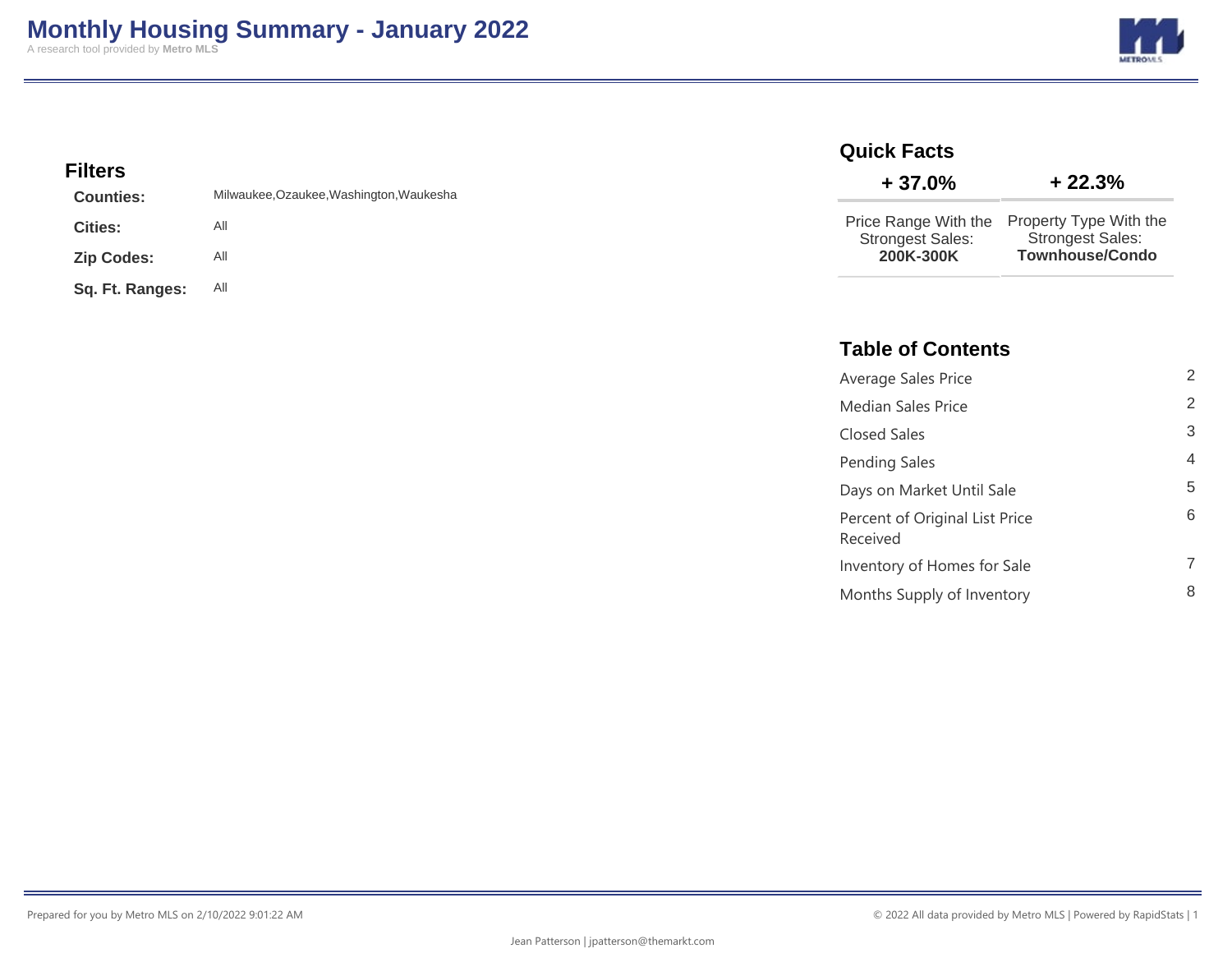

### **Average Sales Price By Property Type**



### $1-2021$  1-2022 \$254,500 \$255,000 \$249,900 \$247,200 \$215,000 \$207,500 All Properties\* Single-Family Townhouse/Condo

### **All Properties\* Single-Family Townhouse/Condo Sales Price 1-2021 1-2022 Change 1-2021 1-2022 Change 1-2021 1-2022 Change Average Sales Price \$298,508 \$309,206 + 3.6% \$311,282 \$320,006 + 2.8% \$243,287 \$262,313 + 7.8% Median Sales Price \$247,200 \$249,900 + 1.1% \$254,500 \$255,000 + 0.2% \$207,500 \$215,000 + 3.6%**

\*Values for "All Properties" only include Single-Family and Townhouse/Condo.

#### **Median Sales Price By Property Type**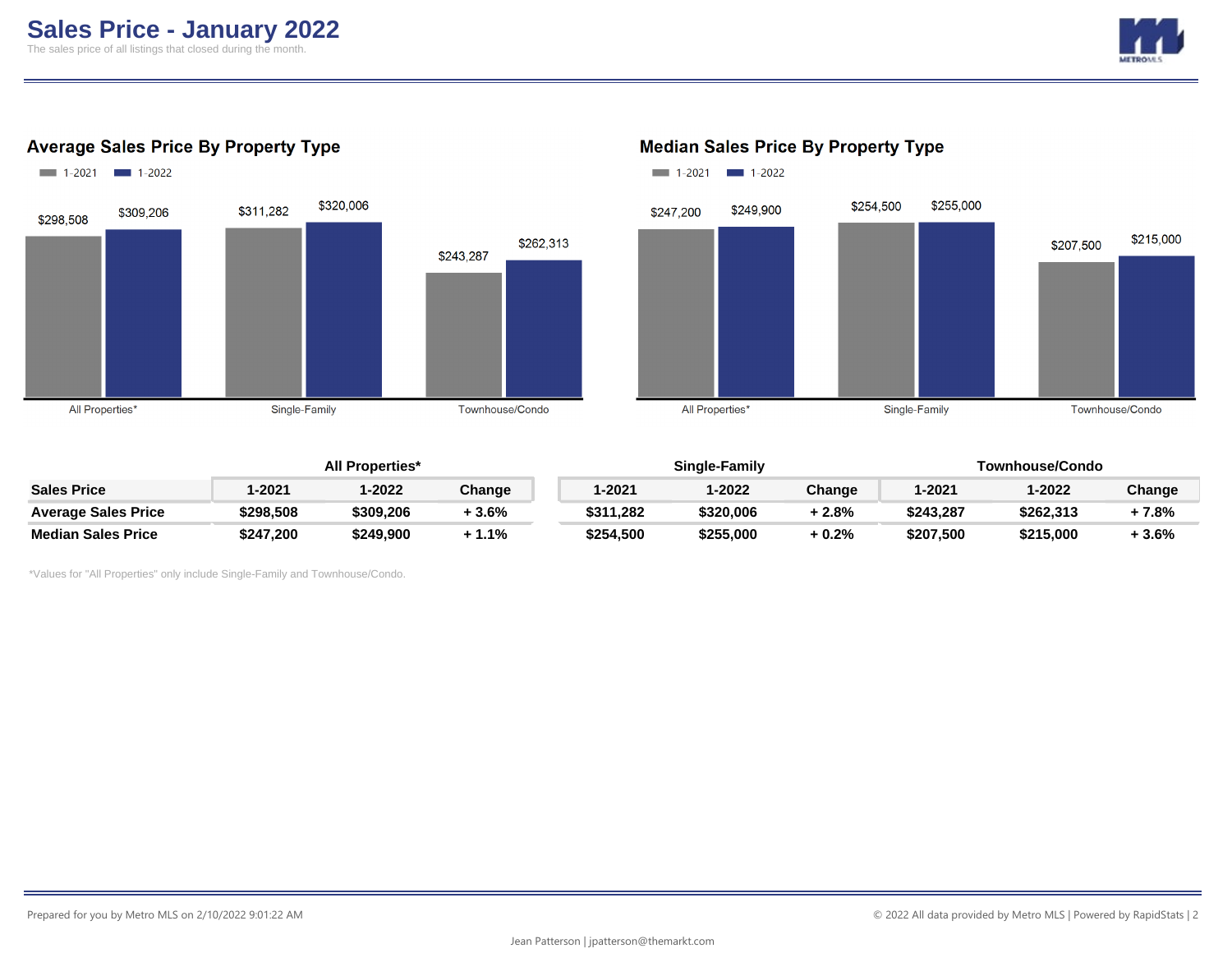## **Closed Sales - January 2022**

The number of listings that closed during the month.







### **By Property Type**



|                         |            | <b>All Properties*</b> |          |            | <b>Single-Family</b> |           |        | <b>Townhouse/Condo</b> |           |  |
|-------------------------|------------|------------------------|----------|------------|----------------------|-----------|--------|------------------------|-----------|--|
| <b>By Price Range</b>   | $1 - 2021$ | $1 - 2022$             | Change   | $1 - 2021$ | $1 - 2022$           | Change    | 1-2021 | $1 - 2022$             | Change    |  |
| $0-100K$                | 89         | 62                     | $-30.3%$ | 57         | 45                   | $-21.1\%$ | 32     | 17                     | - 46.9%   |  |
| 100K-200K               | 291        | 271                    | $-6.9%$  | 233        | 200                  | $-14.2\%$ | 58     | 71                     | $+22.4%$  |  |
| 200K-300K               | 284        | 299                    | $+5.3%$  | 227        | 248                  | $+9.3%$   | 57     | 51                     | $-10.5%$  |  |
| 300K-500K               | 253        | 253                    | $0.0\%$  | 218        | 221                  | $+1.4%$   | 35     | 32                     | $-8.6%$   |  |
| 500K-700K               | 78         | 72                     | $-7.7\%$ | 71         | 60                   | $-15.5%$  |        | 12                     | $+71.4%$  |  |
| 700K-1M                 | 25         | 24                     | $-4.0\%$ | 20         | 23                   | $+15.0\%$ | 5      |                        | - 80.0%   |  |
| $1M-3M$                 | 18         | 16                     | $-11.1%$ | 17         | 13                   | $-23.5%$  |        | 3                      | $+200.0%$ |  |
| $3M+$                   | 0          | 2                      | $- -$    |            | 2                    | $- -$     | 0      | 0                      | $- -$     |  |
| <b>All Price Ranges</b> | 1,038      | 999                    | $-3.8%$  | 843        | 812                  | $-3.7%$   | 195    | 187                    | $-4.1%$   |  |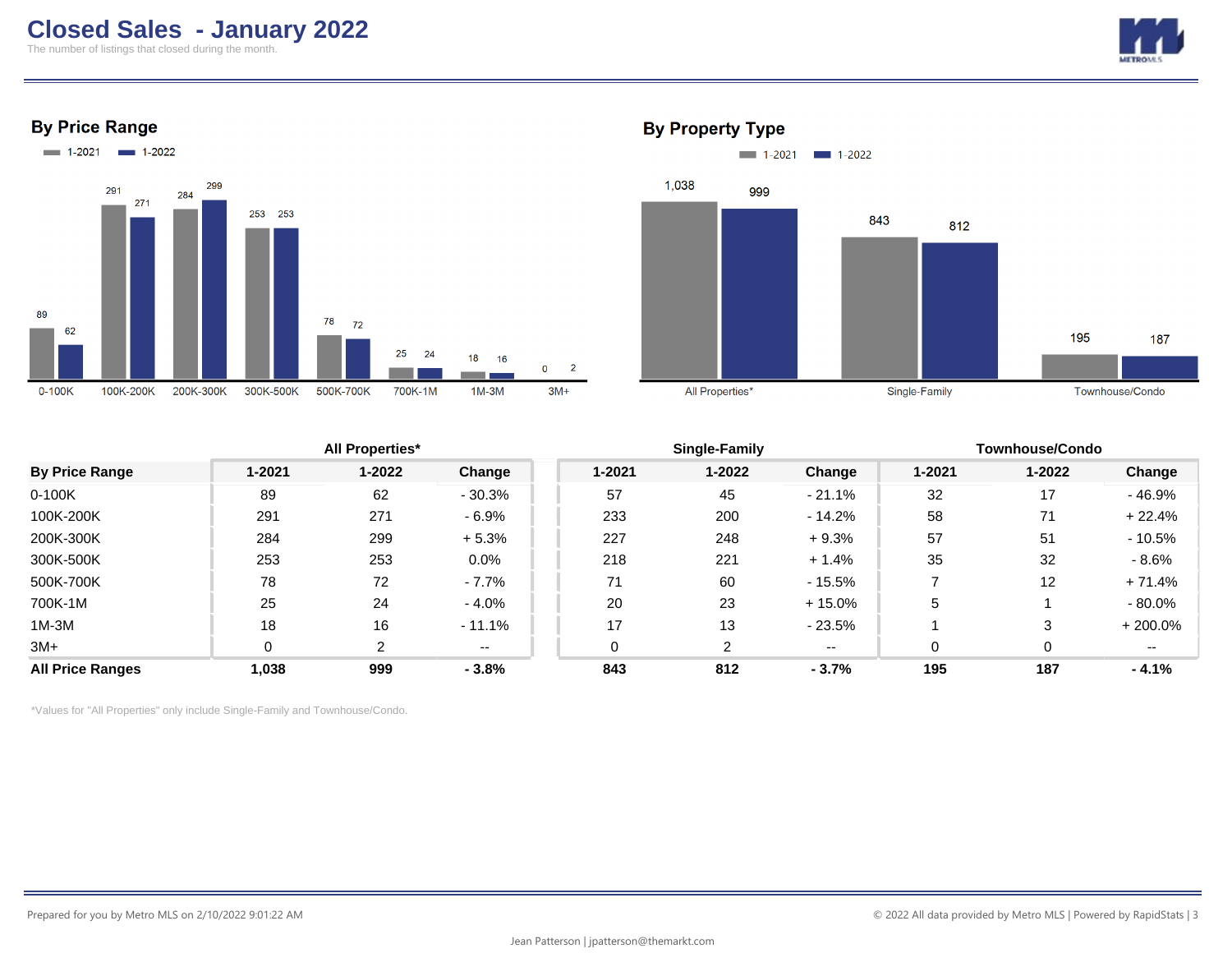# **Pending Sales - January 2022**

The number of listings that are Under Contract at the end of the month.







### **By Property Type**



|                         |        | <b>All Properties*</b> |          |        | Single-Family |           | <b>Townhouse/Condo</b> |                   |            |
|-------------------------|--------|------------------------|----------|--------|---------------|-----------|------------------------|-------------------|------------|
| <b>By Price Range</b>   | 1-2021 | $1 - 2022$             | Change   | 1-2021 | $1 - 2022$    | Change    | $1 - 2021$             | $1 - 2022$        | Change     |
| $0-100K$                | 33     | 38                     | $+15.2%$ | 30     | 31            | $+3.3%$   | 3                      |                   | $+133.3%$  |
| 100K-200K               | 72     | 67                     | $-6.9%$  | 60     | 55            | $-8.3%$   | 12                     | $12 \overline{ }$ | 0.0%       |
| 200K-300K               | 54     | 74                     | $+37.0%$ | 43     | 59            | $+37.2%$  | 11                     | 15                | $+36.4%$   |
| 300K-500K               | 122    | 112                    | $-8.2%$  | 95     | 62            | $-34.7%$  | 27                     | 50                | $+85.2%$   |
| 500K-700K               | 70     | 77                     | $+10.0%$ | 31     | 45            | $+45.2%$  | 39                     | 32                | - 17.9%    |
| 700K-1M                 | 18     | 16                     | $-11.1%$ | 9      | 6             | $-33.3\%$ | 9                      | 10                | $+11.1%$   |
| $1M-3M$                 | ◠      | 4                      | $+33.3%$ |        | 4             | $+300.0%$ | 2                      | 0                 | $-100.0\%$ |
| $3M+$                   | 0      |                        | $- -$    | 0      |               | $- -$     | 0                      | $\Omega$          | --         |
| <b>All Price Ranges</b> | 372    | 389                    | $+4.6%$  | 269    | 263           | $-2.2%$   | 103                    | 126               | $+22.3%$   |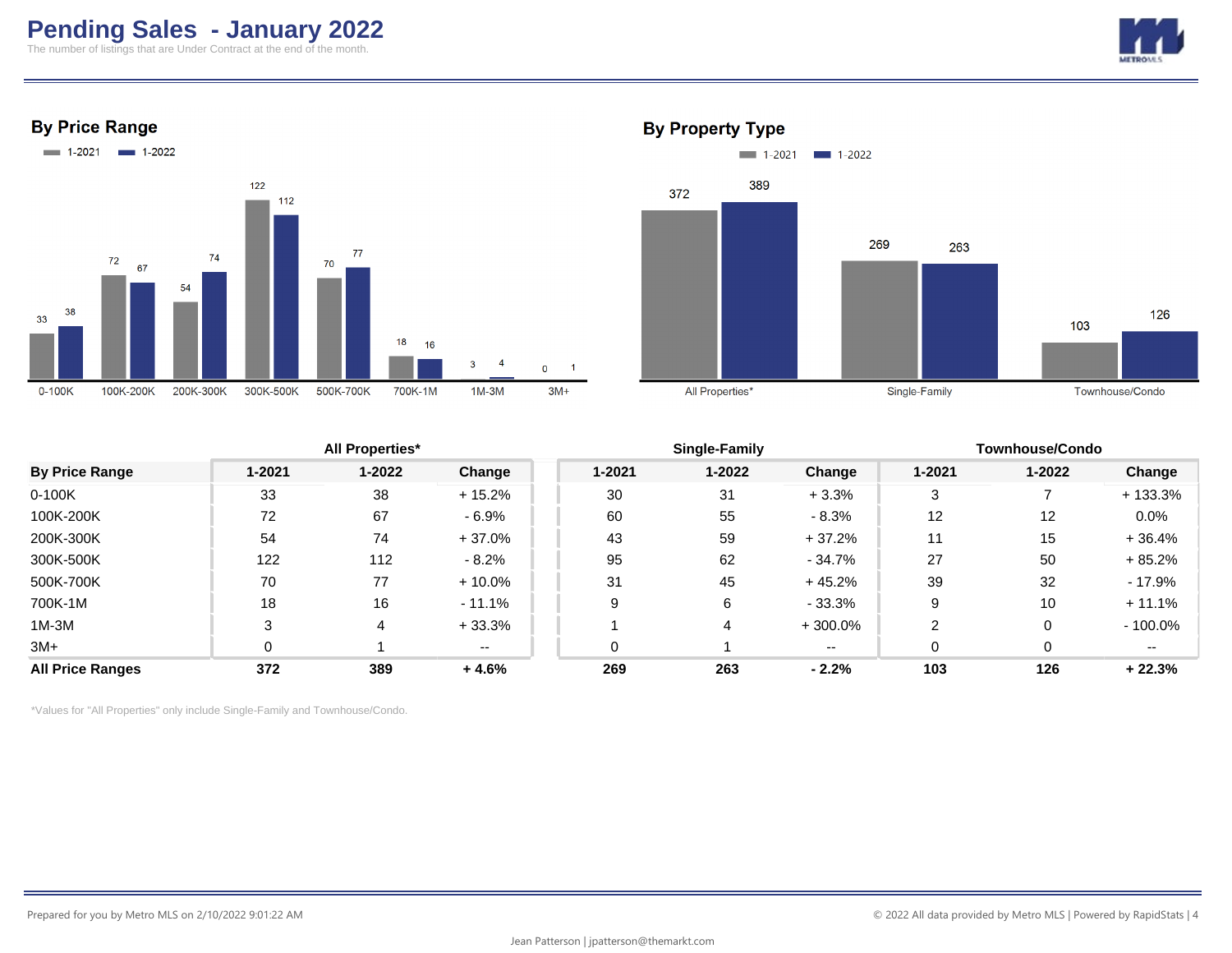## **Days on Market Until Sale - January 2022**

The average Days On Market value for all listings that closed during the month.



### **By Price Range**



### **By Property Type**



|                         |        | <b>All Properties*</b> |           |        | Single-Family |          |        | <b>Townhouse/Condo</b> |           |  |
|-------------------------|--------|------------------------|-----------|--------|---------------|----------|--------|------------------------|-----------|--|
| <b>By Price Range</b>   | 1-2021 | 1-2022                 | Change    | 1-2021 | $1 - 2022$    | Change   | 1-2021 | $1 - 2022$             | Change    |  |
| $0-100K$                | 26     | 34                     | $+30.8%$  | 29     | 34            | $+17.2%$ | 21     | 33                     | $+57.1%$  |  |
| 100K-200K               | 29     | 31                     | $+6.9%$   | 27     | 31            | $+14.8%$ | 34     | 29                     | $-14.7\%$ |  |
| 200K-300K               | 24     | 28                     | $+16.7%$  | 22     | 27            | $+22.7%$ | 35     | 30                     | $-14.3%$  |  |
| 300K-500K               | 34     | 30                     | $-11.8\%$ | 32     | 25            | $-21.9%$ | 51     | 65                     | $+27.5%$  |  |
| 500K-700K               | 49     | 44                     | $-10.2\%$ | 48     | 37            | $-22.9%$ | 62     | 79                     | $+27.4%$  |  |
| 700K-1M                 | 84     | 46                     | $-45.2%$  | 102    | 43            | - 57.8%  | 15     | 121                    | +706.7%   |  |
| $1M-3M$                 | 61     | 67                     | $+9.8%$   | 64     | 57            | $-10.9%$ | 14     | 110                    | $+685.7%$ |  |
| $3M+$                   | --     | 14                     | $- -$     | $- -$  | 14            | $- -$    |        | --                     |           |  |
| <b>All Price Ranges</b> | 32     | 32                     | $0.0\%$   | 31     | 30            | $-3.2%$  | 36     | 41                     | $+13.9%$  |  |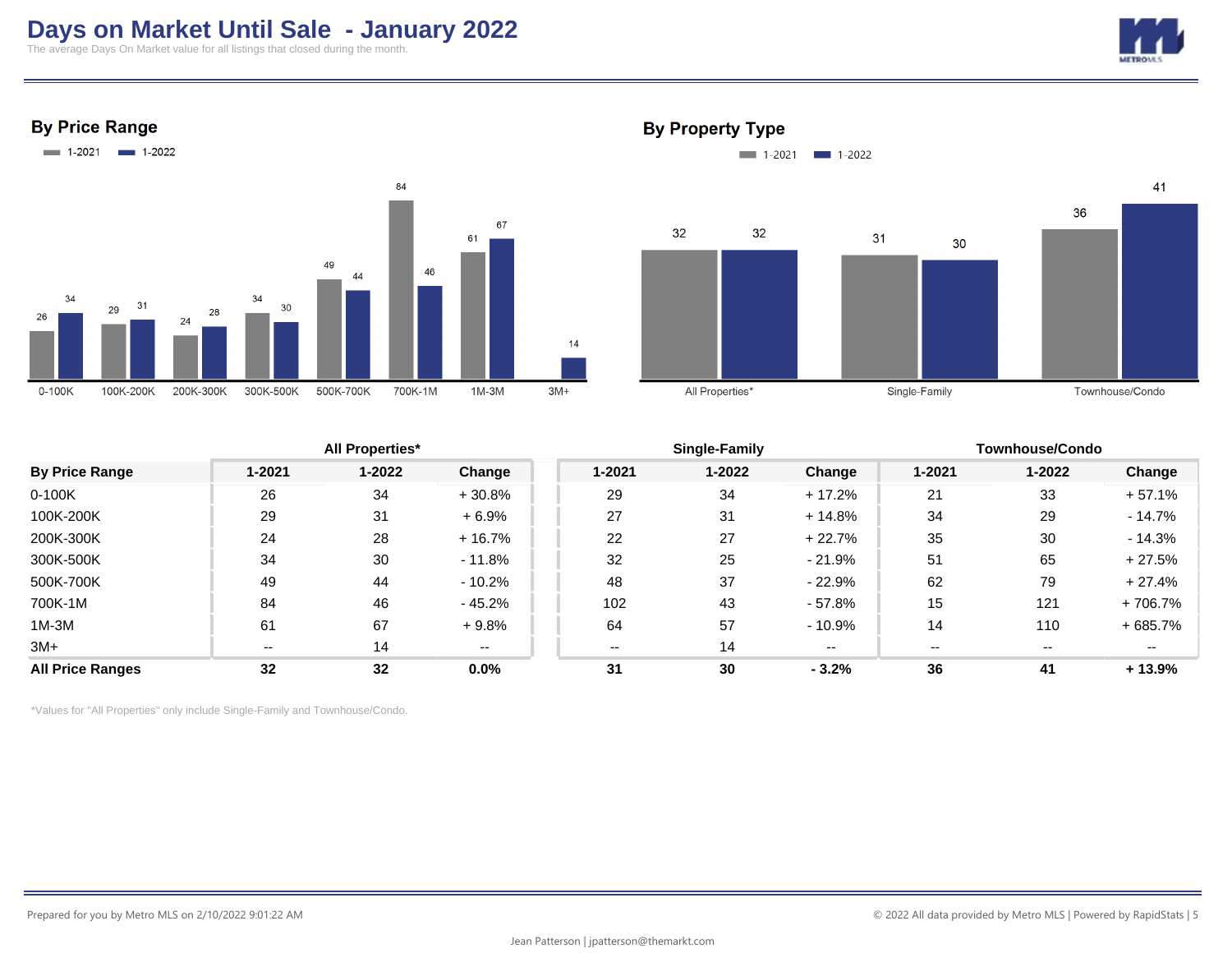## **Percent of Original List Price Received - January 2022**

The average sales to original list price ratio for all listings that closed during the month.











### **All Properties\* Single-Family Townhouse/Condo By Price Range 1-2021 1-2022 Change 1-2021 1-2022 Change 1-2021 1-2022 Change** 0-100K 93.8% 92.1% - 1.8% 92.8% 89.8% - 3.3% 95.4% 98.2% + 2.9% 100K-200K 98.6% 97.5% - 1.1% 98.8% 97.1% - 1.7% 97.8% 98.5% + 0.7% 200K-300K 98.6% 98.5% - 0.1% 98.9% 98.5% - 0.4% 97.6% 98.7% + 1.2% 300K-500K 99.1% 99.8% + 0.7% 99.2% 100.0% + 0.8% 98.5% 98.4% - 0.1% 500K-700K 98.4% 100.4% + 2.0% 97.6% 99.1% + 1.6% 107.1% 106.6% - 0.4% 700K-1M 96.9% 96.2% - 0.7% 93.9% 96.3% + 2.5% 108.9% 95.0% - 12.8% 1M-3M 95.2% 92.4% - 2.9% 95.3% 93.7% - 1.6% 93.3% 86.9% - 6.9% 3M+ -- 95.1% -- 95.1% -- --**All Price Ranges 98.2% 98.1% - 0.1% 98.2% 98.0% - 0.3% 98.0% 98.8% + 0.8%**

**By Property Type**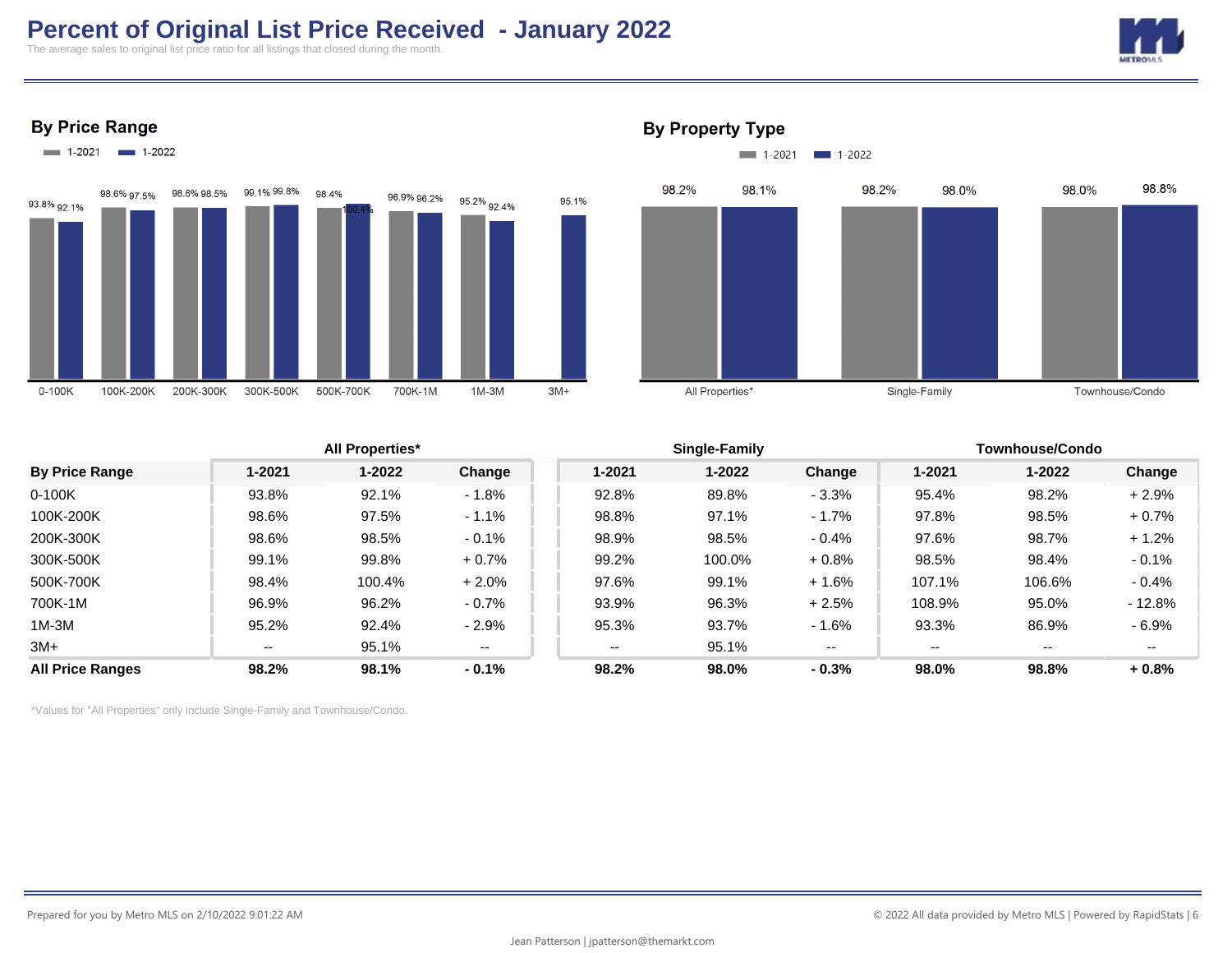## **Inventory of Homes for Sale - January 2022**

The number of listings that are in Active status at the end of the month.









### **By Property Type**

|                         |        | <b>All Properties*</b> |           |        | Single-Family |          |        | Townhouse/Condo |            |  |
|-------------------------|--------|------------------------|-----------|--------|---------------|----------|--------|-----------------|------------|--|
| <b>By Price Range</b>   | 1-2021 | $1 - 2022$             | Change    | 1-2021 | $1 - 2022$    | Change   | 1-2021 | $1 - 2022$      | Change     |  |
| $0-100K$                | 213    | 154                    | $-27.7\%$ | 148    | 124           | $-16.2%$ | 65     | 30              | $-53.8%$   |  |
| 100K-200K               | 607    | 521                    | $-14.2%$  | 467    | 419           | $-10.3%$ | 140    | 102             | $-27.1%$   |  |
| 200K-300K               | 467    | 415                    | $-11.1%$  | 326    | 318           | $-2.5%$  | 141    | 97              | $-31.2%$   |  |
| 300K-500K               | 631    | 465                    | $-26.3%$  | 449    | 324           | - 27.8%  | 182    | 141             | $-22.5%$   |  |
| 500K-700K               | 232    | 255                    | $+9.9%$   | 182    | 181           | $-0.5%$  | 50     | 74              | $+48.0%$   |  |
| 700K-1M                 | 128    | 74                     | $-42.2%$  | 104    | 62            | - 40.4%  | 24     | 12              | $-50.0\%$  |  |
| $1M-3M$                 | 69     | 66                     | $-4.3%$   | 61     | 56            | $-8.2%$  | 8      | 10              | $+25.0%$   |  |
| $3M+$                   | 6      | 5                      | $-16.7\%$ | 5      | 5             | $0.0\%$  |        | 0               | $-100.0\%$ |  |
| <b>All Price Ranges</b> | 2,353  | 1,955                  | - 16.9%   | 1.742  | 1,489         | - 14.5%  | 611    | 466             | $-23.7%$   |  |